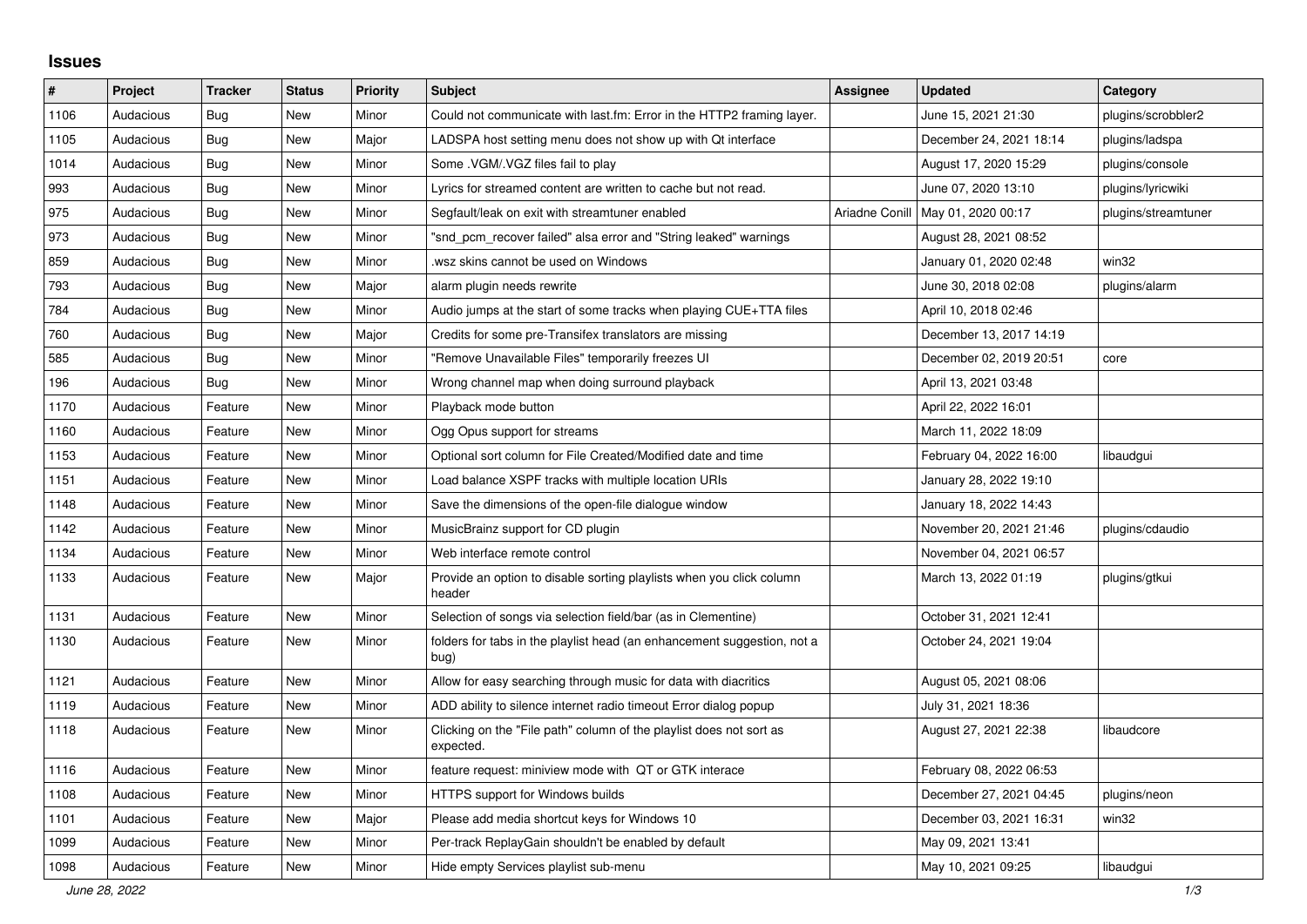| $\vert$ # | Project   | <b>Tracker</b> | <b>Status</b> | <b>Priority</b> | <b>Subject</b>                                                                                      | <b>Assignee</b> | <b>Updated</b>          | Category                 |
|-----------|-----------|----------------|---------------|-----------------|-----------------------------------------------------------------------------------------------------|-----------------|-------------------------|--------------------------|
| 1097      | Audacious | Feature        | New           | Minor           | Replace the volume button with a horizontal scale                                                   |                 | May 17, 2021 00:21      |                          |
| 1096      | Audacious | Feature        | <b>New</b>    | Minor           | Calculate and show selection stats in the status bar                                                |                 | May 10, 2021 03:06      |                          |
| 1095      | Audacious | Feature        | New           | Minor           | Ctrl $+$ Z / R to undo / redo changes to playlist                                                   |                 | May 07, 2021 18:42      |                          |
| 1093      | Audacious | Feature        | New           | Minor           | Make the Song Dialog (Qt) window wider by default                                                   |                 | May 17, 2021 15:36      |                          |
| 1092      | Audacious | Feature        | New           | Minor           | Reread metadata on play option                                                                      |                 | April 30, 2021 03:35    |                          |
| 1091      | Audacious | Feature        | New           | Minor           | Built-in lyrics support                                                                             |                 | April 28, 2021 18:24    |                          |
| 1088      | Audacious | Feature        | New           | Minor           | plugin: status icon: ADD option to select tray mouse Middle Click action                            |                 | April 11, 2021 12:05    | plugins/statusicon       |
| 1082      | Audacious | Feature        | New           | Minor           | File writer option to pad track numbers with leading zeros                                          |                 | March 31, 2021 00:15    | plugins/filewriter       |
| 1076      | Audacious | Feature        | New           | Minor           | Adjustable background and fonts colors and fonts size in<br>playlist---zoomable playlist            | Tom Hammer      | March 09, 2021 00:38    | plugins/playlist-manager |
| 1072      | Audacious | Feature        | <b>New</b>    | Minor           | QT AOSD plugin                                                                                      |                 | February 17, 2021 21:18 | plugins/aosd             |
| 1071      | Audacious | Feature        | New           | Minor           | Linkage could be improved for packagers.                                                            |                 | March 31, 2021 00:32    |                          |
| 1067      | Audacious | Feature        | New           | Minor           | Equalizer adjustments are coarse.                                                                   |                 | February 11, 2021 10:09 |                          |
| 1066      | Audacious | Feature        | New           | Minor           | Allow Equalizer window to be resized.                                                               |                 | February 11, 2021 10:05 |                          |
| 1058      | Audacious | Feature        | New           | Minor           | Allow changing the language/locale in settings                                                      |                 | January 30, 2021 18:11  |                          |
| 1057      | Audacious | Feature        | New           | Minor           | Matroska (mka) chapter support                                                                      |                 | August 27, 2021 22:54   |                          |
| 1048      | Audacious | Feature        | New           | Minor           | PipeWire support                                                                                    |                 | May 04, 2022 19:36      |                          |
| 1047      | Audacious | Feature        | New           | Minor           | Stop playing after any chosen track                                                                 |                 | December 29, 2020 01:23 |                          |
| 1046      | Audacious | Feature        | New           | Minor           | Add all id3v2 frames in the settings of Playlist available columns                                  |                 | December 28, 2020 21:14 | plugins/gtkui            |
| 1017      | Audacious | Feature        | New           | Minor           | QT Global Hotkeys rework proposal and cross-platform support                                        | Domen Mori      | December 07, 2020 04:22 | plugins/hotkey           |
| 1013      | Audacious | Feature        | New           | Minor           | Request re Album Art using music file metatag                                                       |                 | August 03, 2020 22:48   |                          |
| 1011      | Audacious | Feature        | New           | Minor           | Visible separator of folders in the playlist                                                        |                 | July 18, 2020 16:10     |                          |
| 998       | Audacious | Feature        | New           | Trivial         | aacgain in aac / r128 in opus                                                                       |                 | June 01, 2021 10:44     |                          |
| 996       | Audacious | Feature        | New           | Minor           | Refine playlists when searching (search all playlists)                                              |                 | June 16, 2020 09:58     |                          |
| 995       | Audacious | Feature        | New           | Minor           | Add star rating to songs                                                                            |                 | June 16, 2020 09:56     |                          |
| 987       | Audacious | Feature        | New           | Minor           | Closing of Search Library tool by same method as opening it                                         |                 | May 13, 2020 00:15      |                          |
| 969       | Audacious | Feature        | New           | Minor           | streamtuner plugin: Please add column-sortability, or at least sort<br>alphabetically by 1st column |                 | June 16, 2020 09:54     | plugins/streamtuner      |
| 968       | Audacious | Feature        | New           | Minor           | Loop PSF files at normal loop points during repeat mode                                             |                 | April 16, 2020 03:25    | plugins/psf              |
| 956       | Audacious | Feature        | New           | Minor           | Stream to chromecast                                                                                |                 | January 11, 2021 01:19  |                          |
| 955       | Audacious | Feature        | New           | Minor           | Enqueue option                                                                                      |                 | April 09, 2020 03:54    |                          |
| 945       | Audacious | Feature        | New           | Minor           | Balance control in newer interface                                                                  |                 | March 23, 2020 13:28    | plugins/qtui             |
| 943       | Audacious | Feature        | New           | Minor           | Being able to add several folders to the library, and arrange that<br>Audacious recognizes symlinks |                 | March 23, 2020 15:41    | plugins/search tool      |